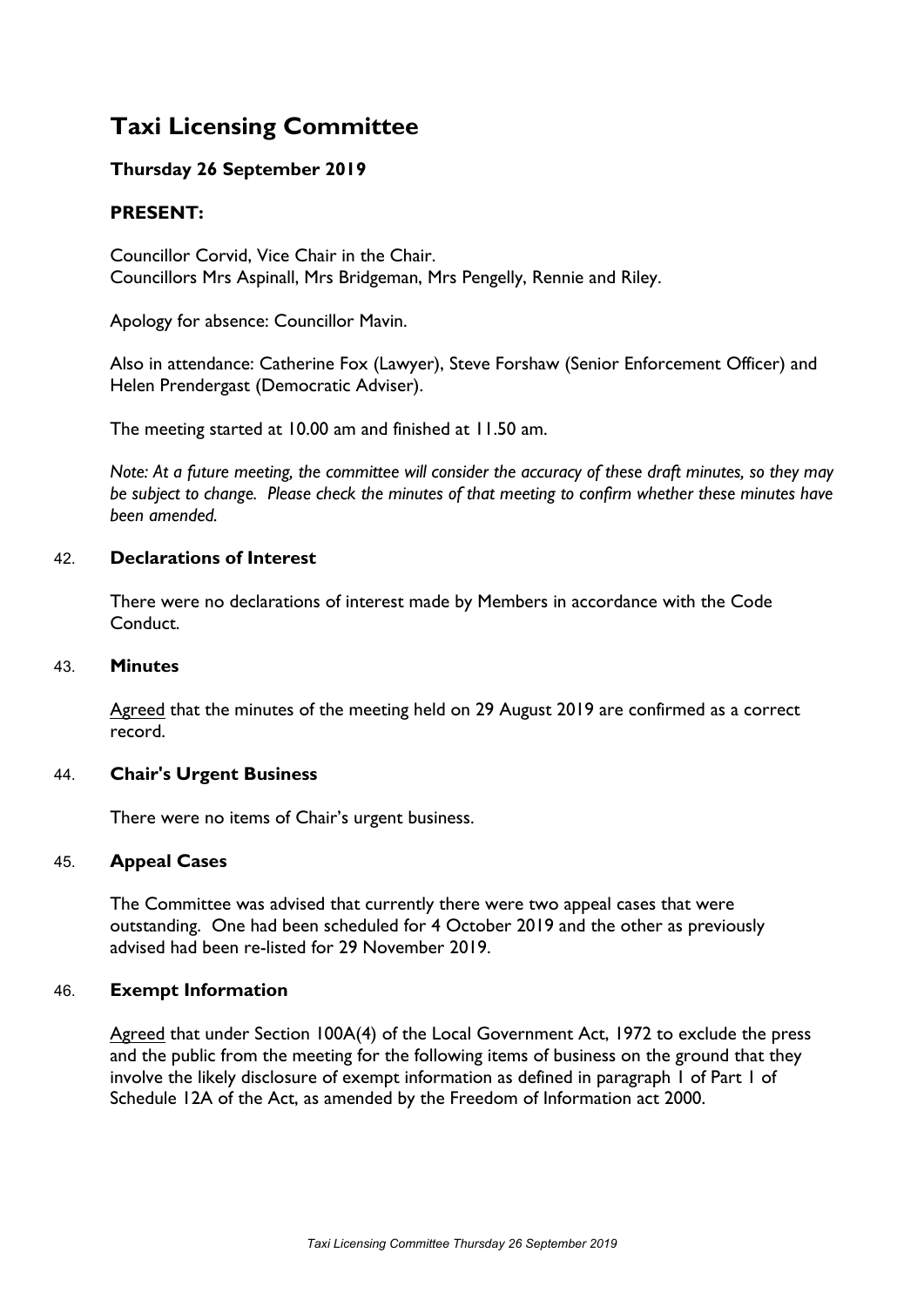# 47. **Confidential Minutes**

Agreed that the confidential minutes of the meeting held on 29 August 2019 are confirmed as a correct record.

## 48. **Application for the Grant of a Private Hire Driver's Licence**

Councillor Rennie sought the Legal Officer's advice regarding the legality of setting a time period for an applicant to re-apply for either Private Hire driver's licence or a Hackney Carriage driver's licence, as stated in the report and also the minutes of the Taxi Licensing Committee held on 25 October 2018.

The Legal Officer advised that the Chair of the Committee, Councillor Mavin had approved the decision and the minutes.

#### The Committee –

- (a) considered and took into account the report from the Director of Public Health;
- (b) heard from the applicant.

The Committee agreed to grant the application for a Private Hire driver's licence subject to the satisfactory completion of the following within 12 months –

- level two VRQ in 'transporting passengers' or equivalent qualification;
- Plymouth Ambassador Course.

Councillor Rennie dissented from this decision and asked for that dissent to be recorded.

*(Note: there is a confidential part to this minute).*

#### 49. **Application for the Grant of a Private Hire Vehicle Driver's Licence**

The Committee –

- (a) considered the report from the Director of Public Health;
- (b) considered the information supplied to the Committee at the adjourned haring of 29 August 2019;
- (c) heard from the applicant.

The Committee was satisfied that they had received sufficient positive evidence to justify it acting outside of its policy and agreed to grant the application for a Private Hire driver's licence. The Committee granted the application subject to the satisfactory completion of the following within 12 months –